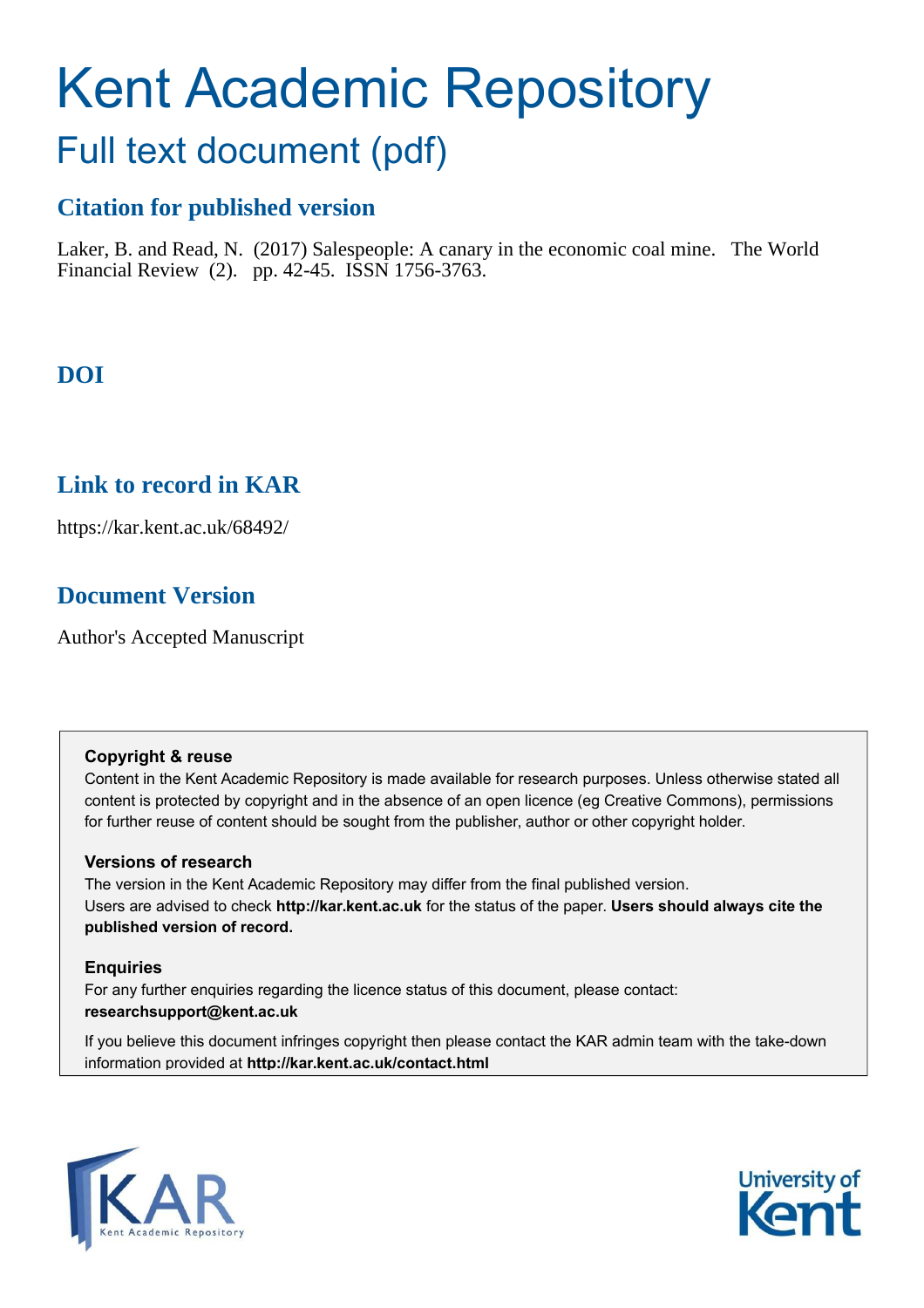## Salespeople: A Canary in the Economic Coal Mine

BY BEN LAKER AND NICHOLAS READ

**Since 2008, sales performance was restored to a modicum of health. But the metrics are starting to backtrack again. Solving the problem requires a reboot of interdependencies across a wide gamut of sales, marketing, support, technology and compensation issues – a ield rarely owned by a single executive and therefore dificult to pull off.**

F indings from our recent sales research are concerning, and suggest that a decline in global sales effectiveness will trigger another downward economic cycle.

If company policy is to stop hiring in a tough market, sales managers are bound by the same rules and told to make do with what they have or lose the headcount. This draconian policy flies in the face of every assembled statistic that shows a sales team that is pruned and replenished annually remains more competitive than those where the weeds are allowed to grow.

Those managers lucky enough to have open slots find the average time for a new salesperson to become profitable is almost eight months. This means where sales reps were given a 3-6 month probation to prove their worth, managers saw trees axed just as they were about to bear fruit.



Often the wrong person is hired into an open sales role. There are several reasons. Cronyism, lack of inspection, or being under time pressure to fill the slot rate high. Then there's the coup of departments managing to transfer their own problem children to "try their hand at selling", which amounts to a highrisk game of musical chairs.

Whatever the cause, a poor recruitment choice will cost an organisation 1.8 times the direct salary of the non-performing salesperson. This does not include the ancillary costs of training, recruitment, and the drain on the manager's availability, nor the cost of lost opportunities as a poor seller burns their territory. Some analysts project the total cost of a bad hire is closer to 3X a role's basic salary.

When an organisation makes a good hiring decision, but the talent leaves in the first year, more than \$1 million in enterprise value walks out the door with them. Retention has never been more important, but only if it's retention of the right people. This is why more companies are adopting psychology-grade competency and behavioural assessments as part of the hiring process: it's now possible to know if a candidate is a  $10\%$  fit or a 90% fit to any product or service sales role.

The advances in this field are nothing short of breathtaking in their accuracy, leaving no excuses



More

companies are adopting psychologygrade competency and behavioural assessments as part of the hiring process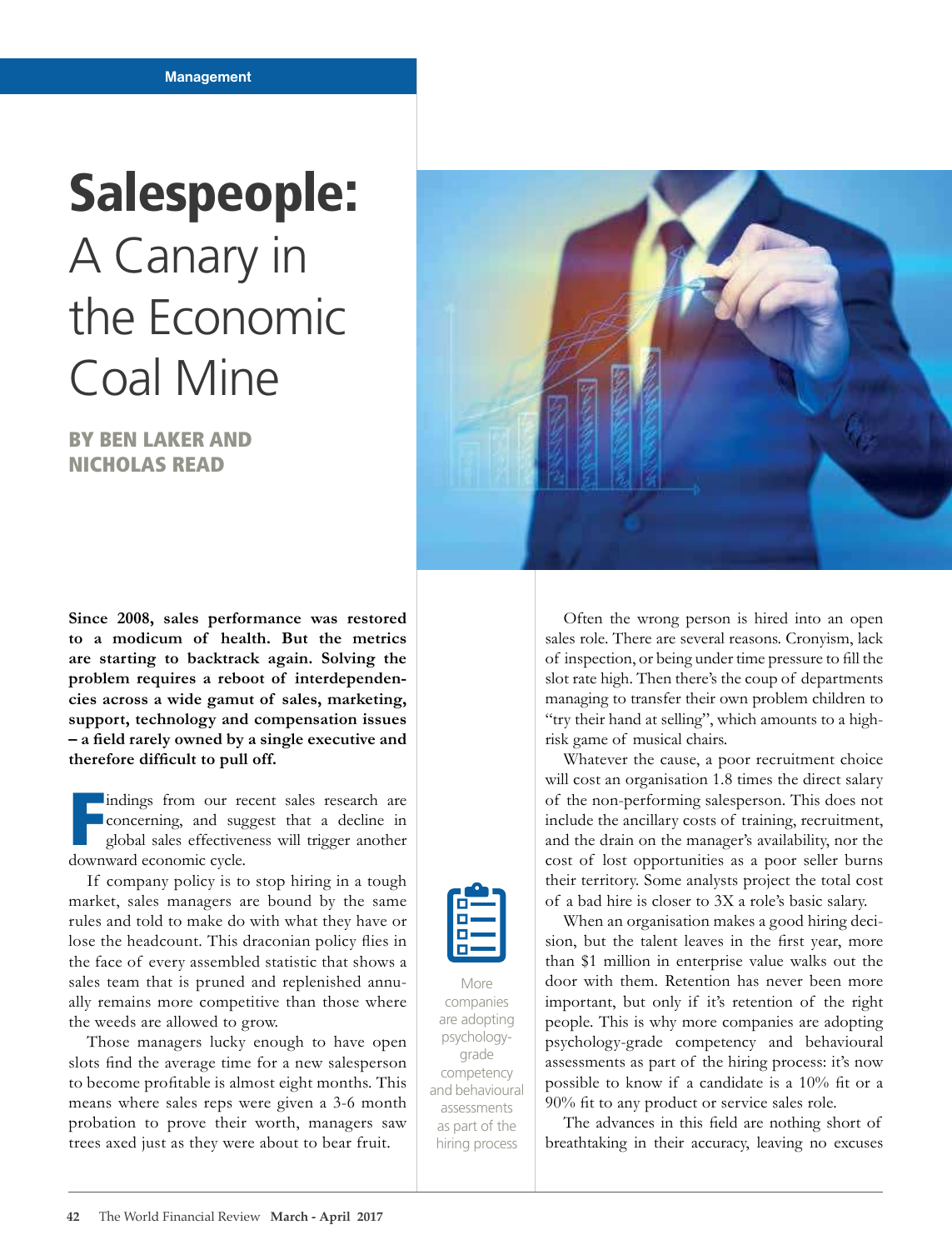for talent not working out. Yet more than 86% of companies still cling to the "I'll know talent when I see it" approach to sales recruiting.

The numbers speak for themselves on how well that's working. Over the past eight years, performance metrics in the average sales organisation worldwide have plummeted. This doesn't just affect the end of quarter or fiscal year-end numbers; this collapse is endemic at all stages of the sales process. Is this new? No, we've seen this before – in the years immediately preceding the 2008 global financial crisis. And it appears to be happening again.

Back in 2006 a retrospective analysis of sales effectiveness measures showed the number of calls converting into leads had been dropping steadily since 2004. So too were the number of leads converting into first calls or meetings, meetings to presentations, presentations to proposals, and proposals to contracts. Across the end-to-end process, a 97% reduction in effectiveness was recorded.

The salesforces of the world didn't know it at the time, but the belt-tightening they were fighting in their pipelines was a canary in the economic coalmine, a bellwether of things to come across global markets.

Since 2008, sales performance was restored to a modicum of health. But the metrics are starting to backtrack again.

Buying decisions of large enterprise service or sales solutions now take almost six months to go from "Hi" to "Buy". Thirty-two percent of sales leaders expect this to lengthen as risk-averse decision-makers take more purchasing decisions by committee.

As sales thinker Neil Rackham commented, "When the economy goes down, the decisions go up".<sup>1</sup> It may be sage and timely advice.

Another problem area is that the average salesperson spends only one-third of their available time actually selling to customers. The number of calls or meetings needed to move "from contact to contract" is increasing, with 70% of companies reporting that 3 to 9 well-prepared presentations are required to secure major deals. The other 70% of selling time is spent on internal administration and meetings.

As one software president commented: "Using only 30% of our time to sell is like sending salespeople out on January 1 and calling them back on April 20, never to go out again. We pay them to do more non-selling than selling.

## **A poor recruitment choice will cost an organisation** 1.8 times **the direct salary of the non-performing salesperson.**

What's wrong with this picture?"

Solving the problem requires a reboot of interdependencies across a wide gamut of sales, marketing, support, technology and compensation issues – a field rarely owned by a single executive and therefore dificult to pull off.

The usual remedy is to raise targets and wring more effort out of the salesforce. This might have worked in the past. It won't work anymore. Here's why:

A national workplace study conducted across 12,000 executives by a major healthcare brand produced some shocking but irrefutable findings:

- More than 62% of employees feel burned out.
- 57% report low morale.
- 63% are irritated and stressed.
- 56% are exercising less, spending more time at their desk.
- $\cdot$  69% report a serious erosion of their work/ life balance, leading to absenteeism, a malady that's easily obscured by the fact that salespeople don't always work from the ofice.
- Most critically, 78% fear they personally lack the capacity to take on any new challenge in the year ahead.<sup>2</sup>

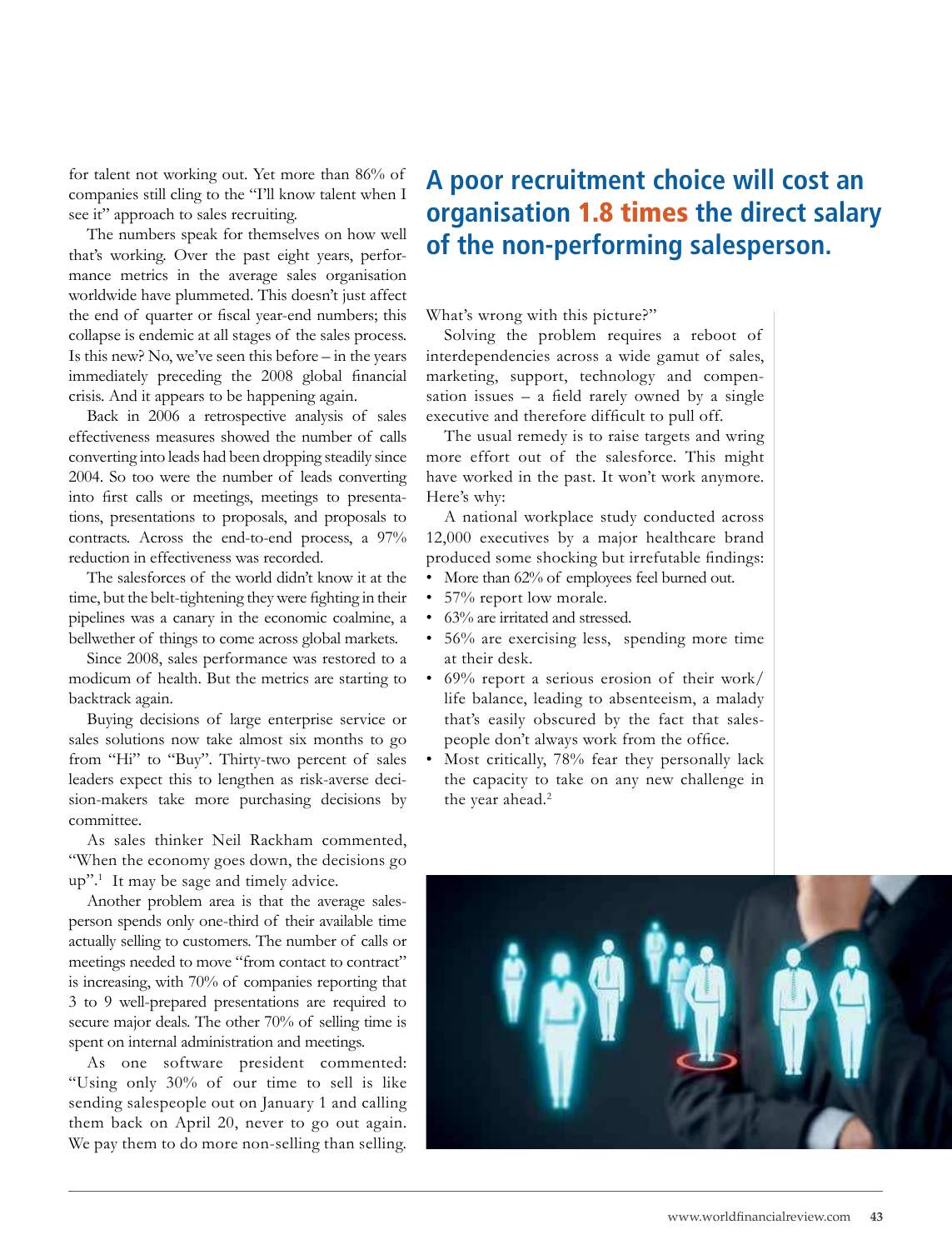## **When a sales manager invests a minimum of three hours per month coaching their salespeople, the number who hit their end of year target jumps from an average of 46% to 107%.**

Consider this last statistic. Before you even hand your salespeople their target for the year, nearly 80% are telling themselves they can't do it, whatever the number is.

A soon-to-be-published book, *The Salespersonís Secret Code* (LID Publishing, 2017), notes that "working harder" is a trait of the bottom five percent of salespeople doomed to remain tactical and reactive, with the belief that the more calls they make, the luckier they'll get. Perhaps they're right: even a blind squirrel finds a nut now and then.

Faced with higher team quotas, emotionally detached sellers, better-informed buyers and broken internal processes, sales managers must pick the targets of their attention carefully. They can't boil the ocean.

Some devolve to "salesperson behaviour", riding shotgun on every large deal, unwilling to leave anything to chance. Some paint a new



veneer of sales training over last year's varnish. Some performance-manage the life out of their weakest salespeople, making them the team's sacrificial lambs to explain underperformance. Some round on Marketing and the Inside Sales call centre for not sending better quality leads.

Despite investment in CRM systems, less than 44% of sales opportunities ranked at higher than 75% probability on the forecast are actually closed on time or on target. It is important to note that this isn't the entire pipeline of opportunities, but those with an assigned revenue value, a close date, and a commit from the salesperson as being closable. Of these, 30% result in a loss and 21% result in "no decision". The last statistic has been trending upwards in recent years, either the result of insufficient qualification upfront, or inadequate justification at the close.

A related finding is that while it's taking longer on average to close large deals (146 days) compared to smaller less complex sales (84 days), it takes longer still to report the losses (231 days).

This indicates that salespeople are keeping deals on the forecast longer than the date of the customer's decision to buy from a competitor or to not buy at all. In some cases this is because the customer hasn't disclosed their decision, leaving salespeople to chase them for answers in the hope the deal might be resurrected.

Sometimes it's because salespeople record a new "contact" as a new "opportunity", even when there is no formal project on the horizon. At other times the anomaly is from salespeople inlating their pipelines to avoid prospecting duty, or by pursuing opportunities incapable of being closed.

When sales managers are asked if they received any formal training on how their new role is different to being a salesperson, 92% disclose their job promotion included an orientation on their reporting and HR responsibilities, yet nothing on how to plan territories, select winners, design compensation plans, or provide coaching